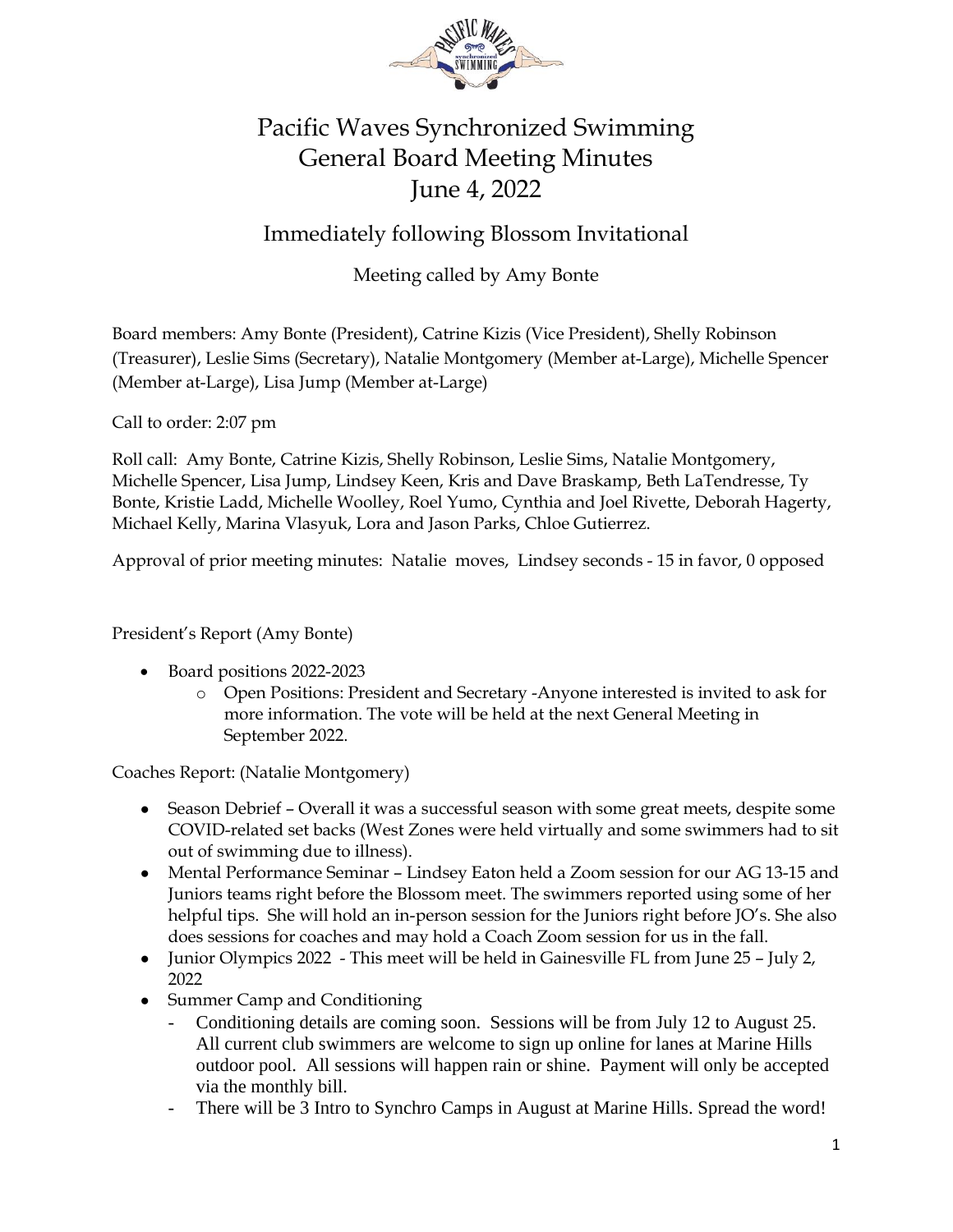

● Next Season 2022-23 – We will start after Labor Day.

## PNA Report

- Update
	- The Amp has been fixed.
	- PNA needs a Treasurer and an Awards coordinator. We strongly encourage someone from PWSS step up for the Awards position. This is an easy way to get in your volunteer hours. It involves putting the stickers on the ribbons and medals for the award ceremony at each local meet.

Committee/Representative reports:

- Treasurer's Report: (Shelly Robinson)
	- Coach's Checking: \$193.77
	- Regular Checking: \$4,267.72
	- Savings: \$ 12,332.28
	- YTD Income: \$50,590.32
	- YTD Expenses: \$41,003.86
	- Budgeted Total Expenses: \$58,615.00
	- Wish List Update the club is gathering requests from coaches.
	- The last invoice for the season is coming next week for novice and AG 13-15 swimmers. The Juniors last invoice will be in July.
- Fundraising Report: (Catrine Kizis)
	- o Outcome 2021-22 (Synchro-thon, Wreaths, Restaurant Take-Over, Concessions)
	- A reminder that PWSS has accounts with Amazon (Smile) and Swim Outlet. We earned \$441 this year from these two vendors.
	- We held 3 restaurant take-overs this season, 2 at Mod Pizza and 1 at Fondi to earn \$634.
		- o Next Season We are always open to suggestions from the membership for additional fundraiser ideas.
- Recruiting Committee Report: N/A
- Social media/Marketing report: (Lisa Jump)
	- Follow us on Facebook and Instagram. USA Synchro often re-posts our items. Facebook is especially helpful for finding new swimmers for our team.
	- Members with social media skills and/or interest are welcome to join this committee.
- Merchandise committee report:
	- No changes in club uniform next season.